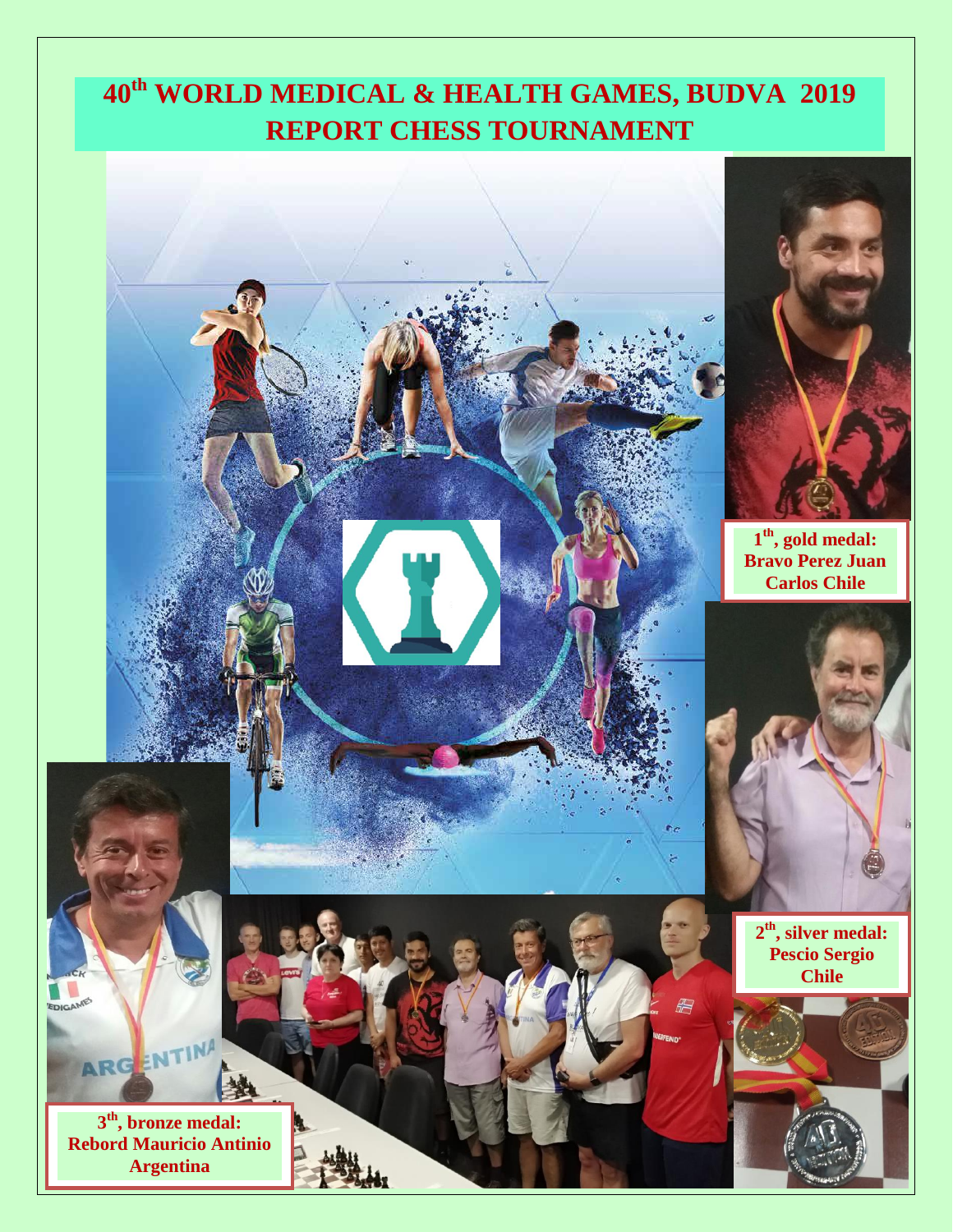**th WORLD MEDICAL & HEALTH GAMES Budva 2019. CHESS TOURNAMENT were held from 24 to 27 June, in Budva in the hotel "Avala".**

**The tournament is played in 7-round Swiss System. The tempo of the game is 30 minutes per player. No age categories.**



| 40 th WORLD MEDICAL & HEALTH GAMES Montenegro, Budva, June 2019. |                       |                                |                   |                |
|------------------------------------------------------------------|-----------------------|--------------------------------|-------------------|----------------|
| Rk.                                                              | <b>SNo</b>            | <b>Name</b>                    | <b>FED</b>        | TB1            |
|                                                                  |                       | <b>BRAVO PEREZ JUAN CARLOS</b> | <b>Chile</b>      | 6.5            |
| $\mathbf{2}$                                                     | 5                     | <b>PESCIO SERGIO</b>           | <b>Chile</b>      | 5.5            |
| 3                                                                | 6                     | <b>REBORD MAURICIO ANTINIO</b> | <b>Argentina</b>  | 5.5            |
| 4                                                                | $\overline{2}$        | <b>ENG SINDRE</b>              | <b>Norway</b>     | 3.5            |
| $\overline{5}$                                                   | 3                     | <b>MEZOUAR SIDAHMED</b>        | <b>Algeria</b>    | 3              |
| 6                                                                | 12                    | <b>NORKUZIEV URAL</b>          | <b>Uzbekistan</b> | 3              |
| $\overline{7}$                                                   | $\boldsymbol{\Delta}$ | <b>MUCCINI MAURIZIO</b>        | <b>Italy</b>      | 2.5            |
| 8                                                                | 9                     | <b>VANTOMME JACQUES</b>        | <b>France</b>     | 2.5            |
| 9                                                                | 7                     | <b>RONNING JAN FRODE</b>       | <b>Norway</b>     | $\mathbf{2}$   |
| <b>10</b>                                                        | 8                     | <b>SCHNEIDER FRIEDAMANN</b>    | <b>Austria</b>    | $\overline{2}$ |
| 11                                                               | <b>11</b>             | <b>BERGUIGA MAROUEN</b>        | <b>France</b>     | $\overline{2}$ |
| 12                                                               | 10                    | <b>WALZER MICHAEL</b>          | <b>Germania</b>   |                |

**Chief arbiter: Željko Miljanić, FA, Deputy arbiter: Pavle Orbović, FA**